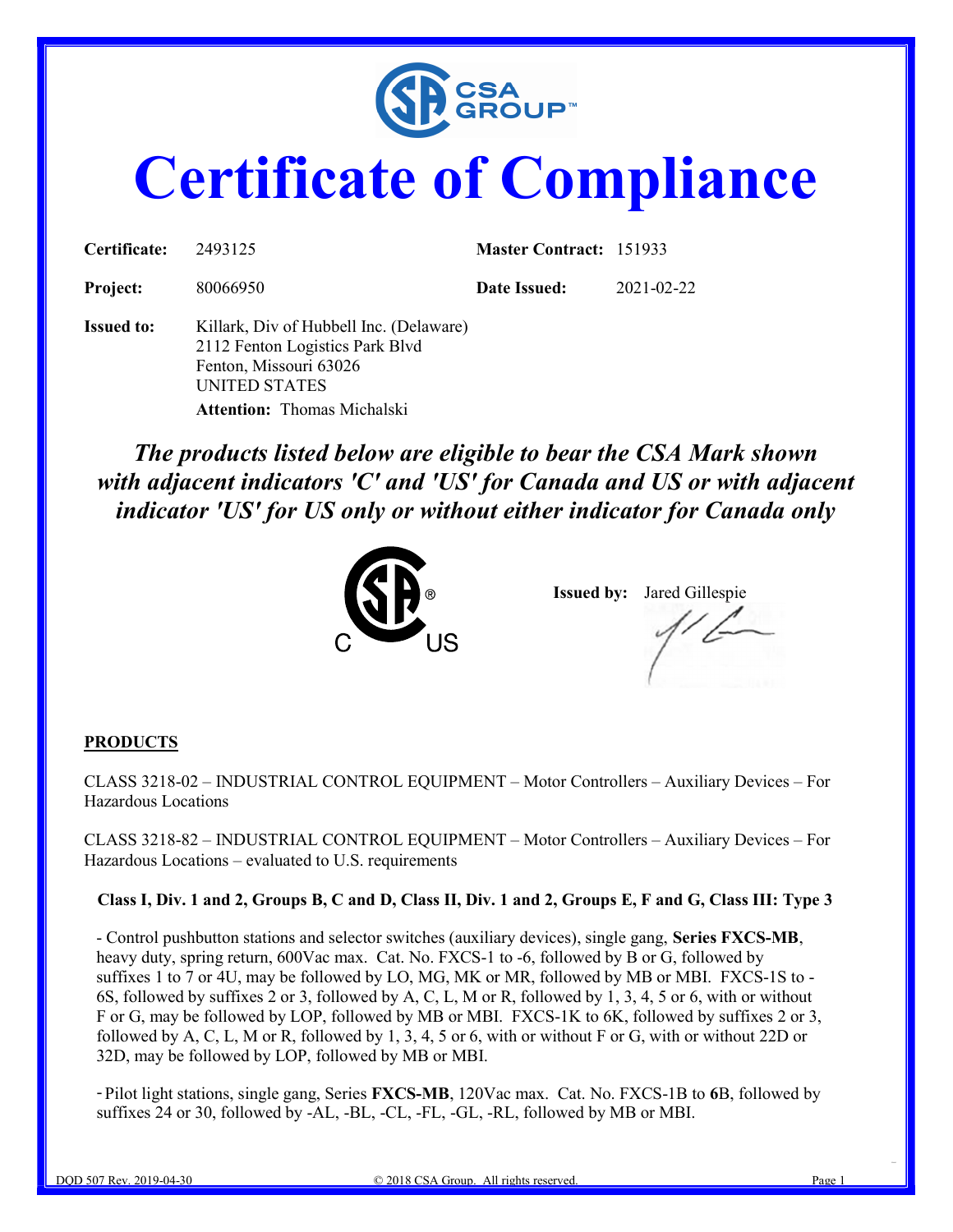

Certificate: 2493125 Project: 80066950 Master Contract: 151933 Date Issued: 2021-02-22

- Combination pushbutton and pilot light stations, single gang, Series FXCS-MB. Rated 600V/120V max, Cat. No. FXCS-1 to -6, followed by A15, A16, B13-C, B13-O, or B13-U, may be followed by one or more of AL, BL, CL, FL, GL, RL or LO, followed by MB or MBI.

#### Class I, Div. 1 and 2, Groups B, C and D, Class II, Div. 1 and 2, Groups E, F and G, Class III: Type 3

- Cover subassemblies may be shipped separately (component packaged) and are intended to be assembled during installation with "Killark" Cat. No. FXB-1 to FXB-6 and FXB-1M to FXB-6M splice boxes, (30 cu. inch (500 cu. cm.) volume maximum for Group B).

- Cover subassemblies, "Factory Sealed", pushbutton selector switch stations, pilot light stations, combination pushbutton pilot light stations, Series FXCS-MB. Cat. No. FXCS-0, followed by suffix A or B, followed by 1 to 7 or 4-U, 13-C, 13-O, 13-U, 15, 16, 24 or 30, with or without one or more of AL, BL, CL, FL, GL, RL, MG, MK, MR or LO, followed by MB or MBI; Cat. No. FXCS-0, followed by 2 or 3, followed by A, C, L, M or R, followed by 1, 3, 4, 5, or 6, followed by F or G, may be followed by 22D or 32D, may be followed by LOP, followed by MB or MBI.

#### Class I, Div. 1 and 2, Groups C and D; Class II, Div. 1 and 2, Groups E, F and G, Class III:

- Control pushbutton stations and selector switches (auxiliary devices), single gang, Series FXCS-M, heavy duty, spring return, 600Vac max. Cat. No. FXCS-1B to -6B, followed by suffixes 1 to 7 or 4U, may be followed by LO, MG, MK or MR, followed by M or MI. FXCS-1S to 6S, followed by suffixes 2 or 3, followed by A, C, L, M or R, followed by 1, 3, 4, 5 or 6, with or without F or G, may be followed by LOP, followed by M or MI. FXCS-1K to 6K, followed by suffixes 2 or 3, followed by A, C, L, M or R, followed by 1, 3, 4, 5 or 6, with or without F or G, with or without 22D or 32D, may be followed by LOP, followed by M or MI.

- Pilot light stations, single gang, Series FXCS-M, 120Vac max. Cat. No. FXCS-1B to 6B, followed by suffixes 24 or 30, followed by -AL, -BL, -CL, -FL, -GL, -RL, followed by M or MI.

- Combination pushbutton and pilot light stations, single gang, Series FXCS-M. Cat. No. FXCS-1 to -6, followed by A15, A16, B13-C, B13-O, or B13-U, may be followed by one or more of AL, BL, CL, FL, GL, RL or LO, followed by M or MI.

#### Class I, Div. 1 and 2, Groups C and D, Class II, Div. 1 and 2, Groups E, F and G, Class III; Type 3

- Cover subassemblies may be shipped separately (component packaged) and are intended to be assembled during installation with "Killark" Cat. No. FXB-1 to FXB-6 and FXB-1M to FXB-6M splice boxes.

- Cover subassemblies may be provided with aluminum "backbox spacer" kits, Catalog Numbers FXB075SPCR, FXB10SPCR, FXB15SPCR or FXB20SPCR, the kits include the spacers and extended cover mounting bolts which are intended to be assembled during installation with "Killark" Cat. No. FXB-1 to FXB-6 and FXB-1M to FXB-6M single-gang splice boxes - to increase the depth of the enclosures.

- Cover subassemblies, "Factory Sealed", pushbutton selector switch stations, pilot light stations, combination pushbutton pilot light stations, Series FXCS-M. Cat. No. FXCS-0, followed by suffix A or B, followed by 1 to 7 or 4-U, 13-C, 13-O, 13-U, 15, 16, 24 or 30, with or without one or more of AL, BL,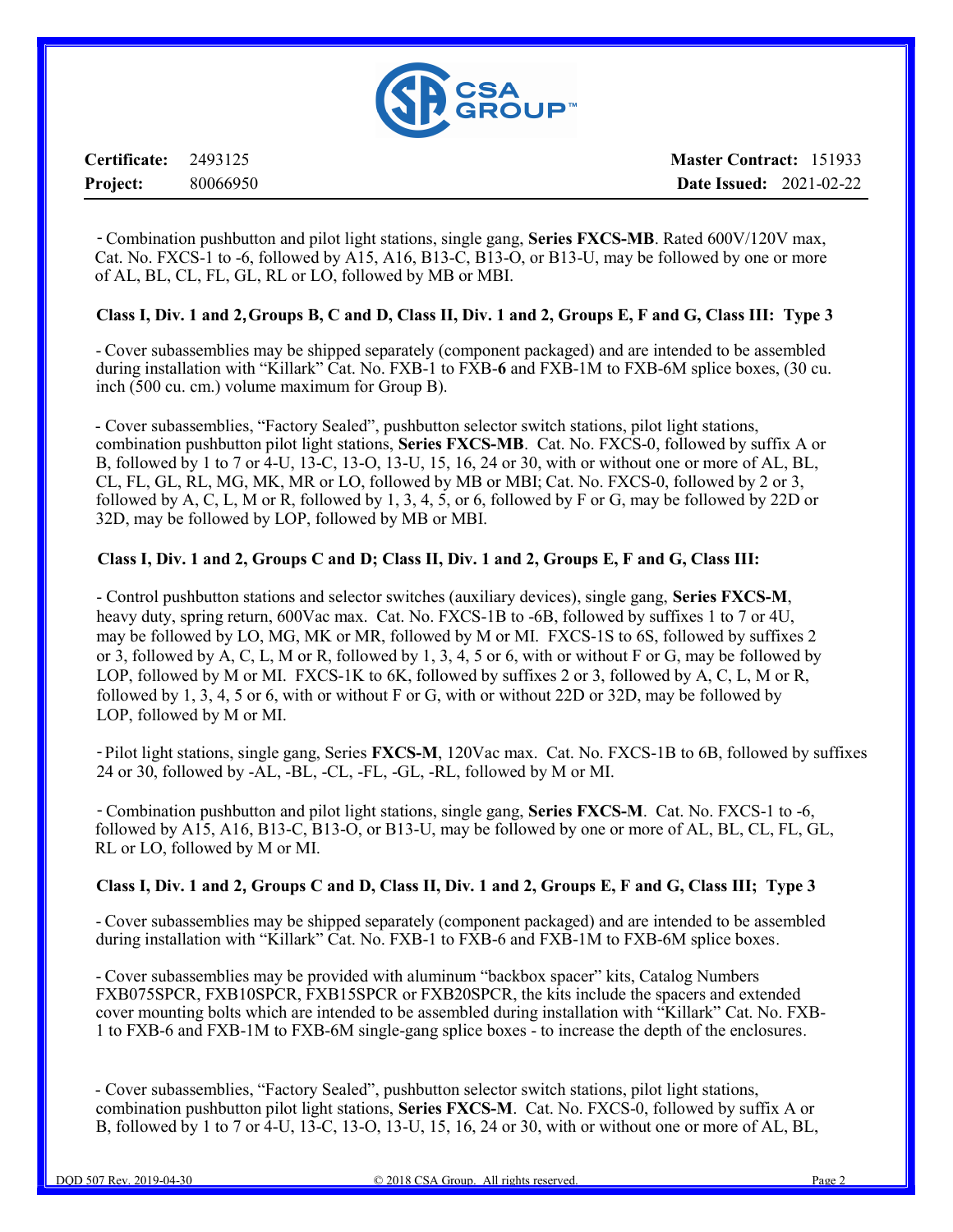

Certificate: 2493125 Project: 80066950 Master Contract: 151933 Date Issued: 2021-02-22

CL, FL, GL, RL, MG, MK, MR or LO, followed by M or MI; Cat. No. FXCS-0, followed by 2 or 3, followed by A, C, L, M or R, followed by 1, 3, 4, 5, or 6, followed by F or G, may be followed by 22D or 32D, may be followed by LOP, followed by M or MI.

#### Specific Conditions of Use:

- i. Cover subassemblies are suitable for Group B only when installed on Killark Series FXB or FXB-M "back-boxes" with max. volume of 30 cu. in. (500 cu. cm.). Conduit seal required within1.5m.
- ii. Cover subassemblies are suitable for Group C and D when Install on Killark Series FXB and FXB-M "back-boxes" only.

#### APPLICABLE REQUIREMENTS;

| CAN/CSA-C22.2 No. 0:10   | General requirements — Canadian Electrical Code, Part II     |
|--------------------------|--------------------------------------------------------------|
| CSA C22.2 No. 14-05      | <b>Industrial Control Equipment</b>                          |
| CSA C22.2 No. 25-1966    | Enclosures for Use in Class II, Groups E, F and G Hazardous  |
|                          | Locations                                                    |
| CSA C22.2 No. 30-M1986   | Explosion-Proof Enclosures for Use in Class I Hazardous      |
|                          | Locations                                                    |
| CSA-C22.2 No. 94.2-15    | Enclosures for electrical equipment, environmental           |
|                          | considerations                                               |
| ANSI/UL 1203 $(5th Ed.)$ | Explosion-Proof and Dust-Ignition-Proof Electrical Equipment |
|                          | for Use in Hazardous (Classified) Locations                  |
| <b>ANSI/UL 50E</b>       | Enclosures for electrical equipment, environmental           |
|                          | considerations                                               |

#### MARKINGS

The manufacturer is required to apply the following markings:

- Products shall be marked with the markings specified by the particular product standard.
- Products certified for Canada shall have all Caution and Warning markings in both English and French.

Additional bilingual markings not covered by the product standard(s) may be required by the Authorities Having Jurisdiction. It is the responsibility of the manufacturer to provide and apply these additional markings, where applicable, in accordance with the requirements of those authorities.

The products listed are eligible to bear the CSA Mark shown with adjacent indicators 'C' and 'US' for Canada and US (indicating that products have been manufactured to the requirements of both Canadian and U.S. Standards) or with adjacent indicator 'US' for US only or without either indicator for Canada only.

Marking Method: marked with laser engraved, riveted on metal (aluminum or stainless steel) nameplates: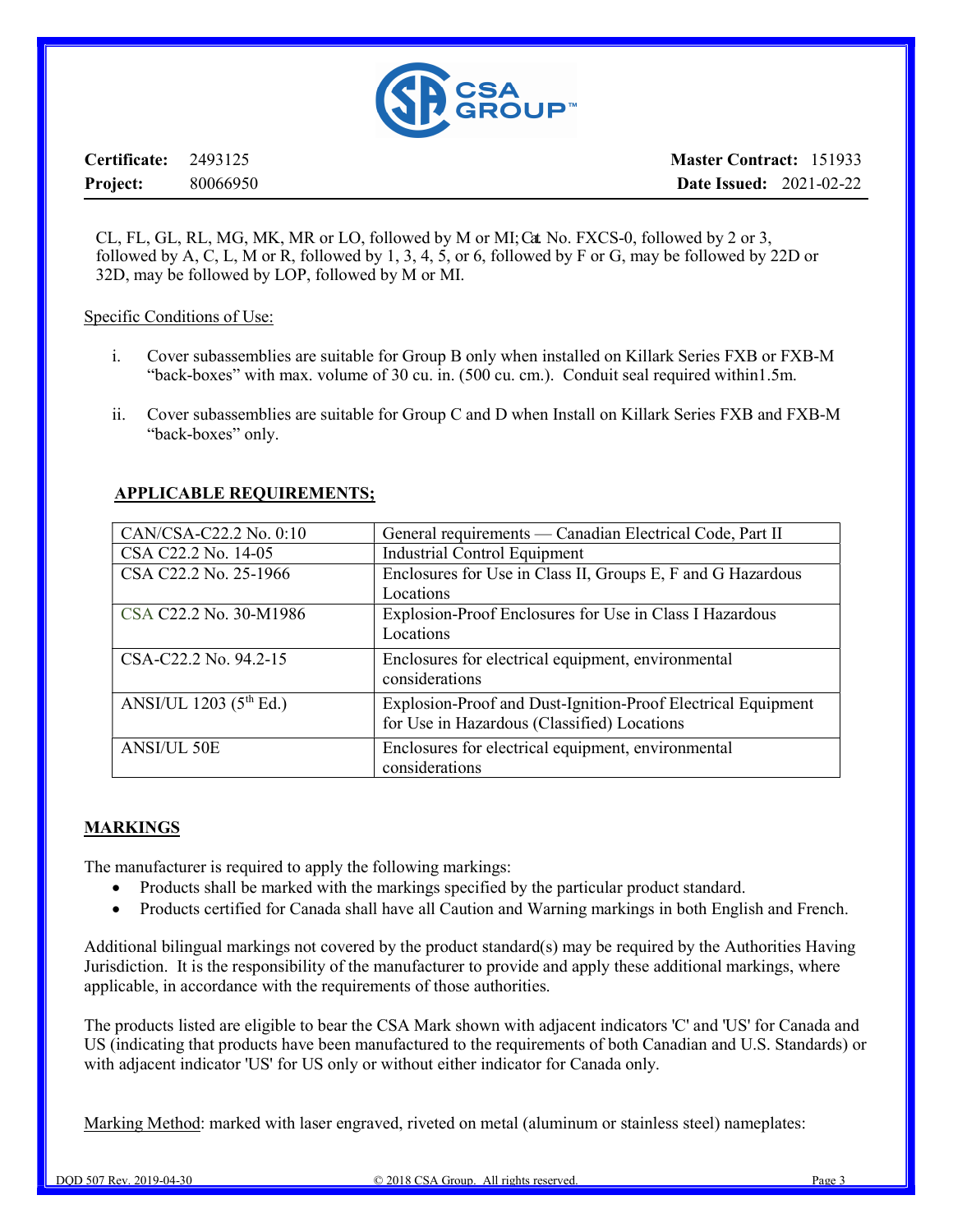

Certificate: 2493125 Project: 80066950

- 1. Manufacturer's name: "Killark Electric", or CSA Master Contract Number "151933", adjacent to the CSA Mark in lieu of manufacturer's name.
- 2. Model designation: As specified in the PRODUCTS section, above.
- 3. Electrical ratings: As specified in the PRODUCTS section, above.
- 4. Ambient temperature rating: As specified in the PRODUCTS section, above.
- 5. Manufacturing date in MMYY format, or serial number, traceable to year and month of manufacture.
- 6. Enclosure ratings: As specified in the PRODUCTS section, above.
- 7. The CSA Mark, with or without the "C" and "US" indicators, as shown on the Certificate of Conformity.
- 8. Hazardous Location designation: As specified in the PRODUCTS section, above. The word "Class" may be abbreviated "CL", the word "Division" may be abbreviated "DIV", and the word "Groups" may be abbreviated "GRP" or "GP".
- 9. Temperature code: As specified in the PRODUCTS section, above.
- 10. The manufacturing location is identified if the equipment can be produced in more than one facility.
- 11. The following words:
	- a. "OPEN CIRCUIT BEFORE REMOVING COVER" or "KEEP COVER TIGHT WHILE CIRCUITS ARE ALIVE", AND "ATTENTION : NE PAS OUVRIR SAUF DE TENSION OU ZONE EST CONNU POUR ÊTRE NON DANGEREUX"
	- b. COMPONENT PACKAGING MARKINGS FOR GROUP B, C AND D COVER ASSEMBLIES: "SUITABLE FOR GROUP B WHEN INSTALLED ON KILLARK SERIES FXB OR FXB-M "BACK-BOXES" WITH MAX. VOLUME OF 30 CU. IN. (500 CU. CM.). CONDUIT SEAL REQUIRED AT 5 FT (1.5M)" OR EQUIVALENT
	- c. COMPONENT PACKAGING MARKINGS FOR GROUP C AND D COVER ASSEMBLIES: "INSTALL ON KILLARK SERIES FXB AND FXB-M "BACK-BOXES" ONLY" OR EQUIVALENT.